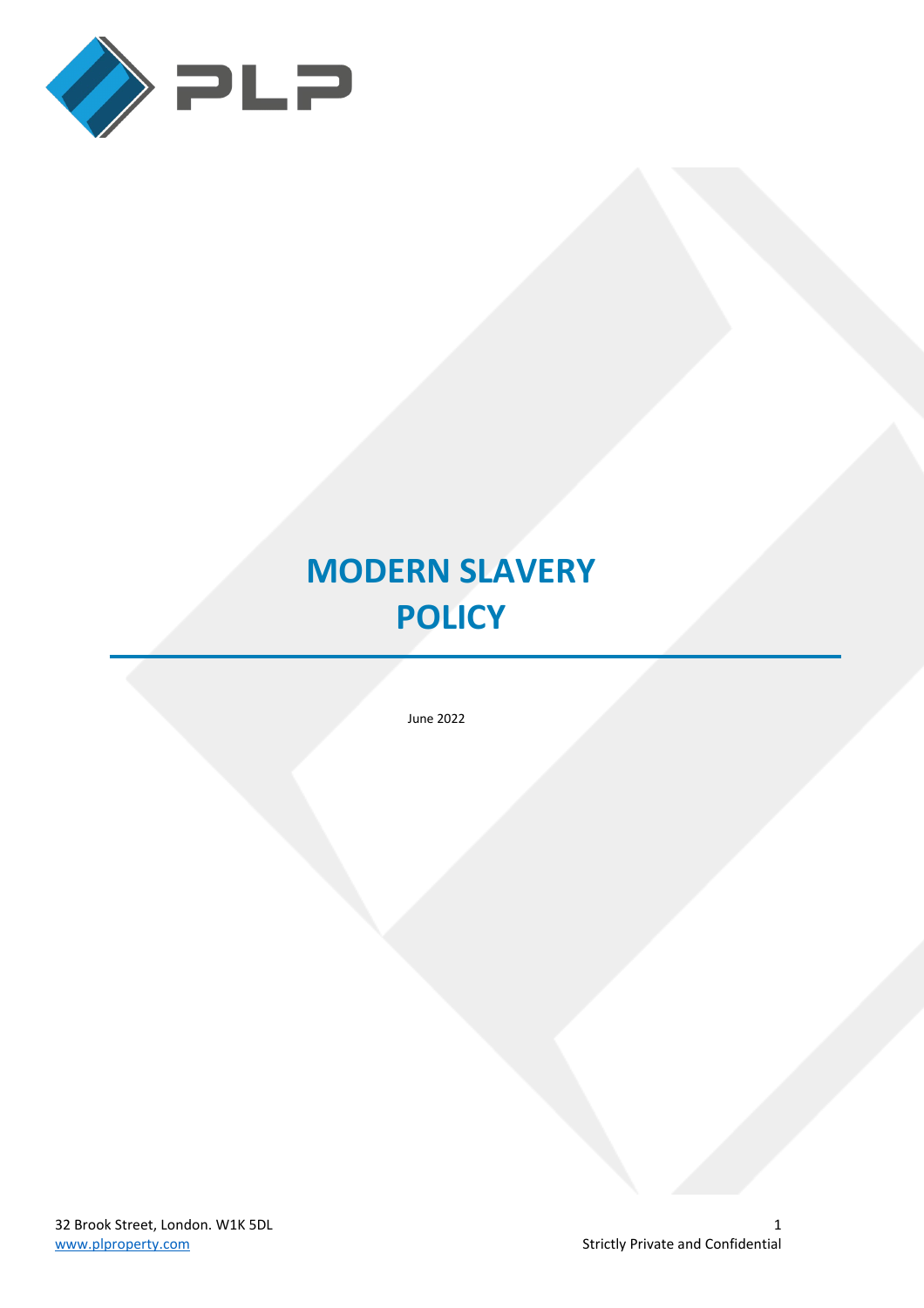

## **CONTENTS**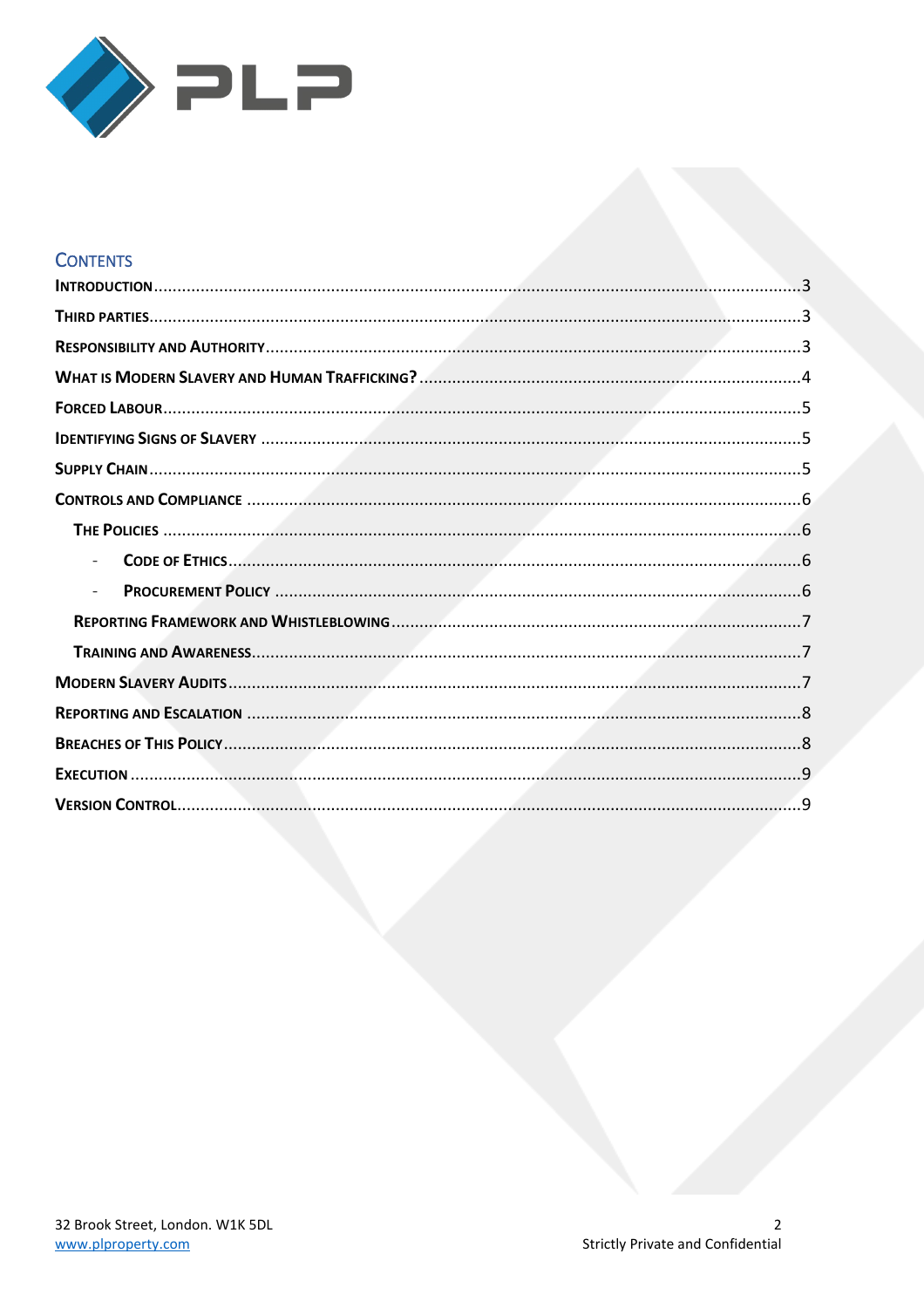

## <span id="page-2-0"></span>**INTRODUCTION**

Peel Logistics Management Limited and its subsidiary companies ("**PLP**" or the "**Company**") are committed to combating modern slavery and human trafficking in accordance with the Modern Slavery Act 2015 (the "**MSA**"). PLP strictly prohibits the use of modern slavery and human trafficking in our business operations and supply chain and will use all routes available to it to terminate any business relationship with any person should any instance or case of slavery or human trafficking become known to it.

PLP takes modern slavery and human trafficking in its business operations and supply chain with the utmost seriousness, and is committed to acting ethically, honestly, and responsibly, and doing all it can to manage the risk of it occurring in our business operations and supply chain. PLP recognise that the human rights of our stakeholders are essential to build, developing and protecting a conducive and fair society. As a responsible business, PLP strives to promote robust business ethics, and will continue to work collaboratively with our stakeholders to develop our response to, and protection against, modern slavery and human trafficking. It aims to achieve this through the implementation of the terms of this Modern Slavery Policy (the "**Policy**").

All employees, (whether part time or full time), officers, contractors and consultants (together the "**Employees**"), must adhere to the terms and conditions set out by the Policy at all times and in all places, to ensure that PLP can do all it can to combat the risk of modern slavery and human trafficking in its business operations and supply chain.

## <span id="page-2-1"></span>THIRD PARTIES

PLP often engages the services of third-party entities, such as infrastructure and construction contractors, planning and technical consultants, leasing and sale agents and valuers/appraisers, amongst others, either on PLP's own account or on behalf of the ventures PLP provides services to (the "**Third Party**" or "**Third Parties**").

These Third Parties are expected to have their own modern slavery and human trafficking avoidance policies and procedures to ensure they can comply with the requirements of the MSA and do all they can to combat modern slavery and human trafficking in their own business operations and supply chain. To the extent possible, Third Parties conducting business with, or on behalf of PLP, or the ventures PLP provides services to, are expected to read and comply with this Policy.

## <span id="page-2-2"></span>RESPONSIBILITY AND AUTHORITY

PLP's board of directors (the "**Board**") are ultimately responsible for the content and implementation of the Policy and any associated policies, and they actively encourage and empower the Employees to ensure the terms and sentiment of the Policy are actively and effectively implemented. PLP's Operations Director has the day-to-day responsibility for overseeing the implementation and roll out of the content of the Statement and the Policies.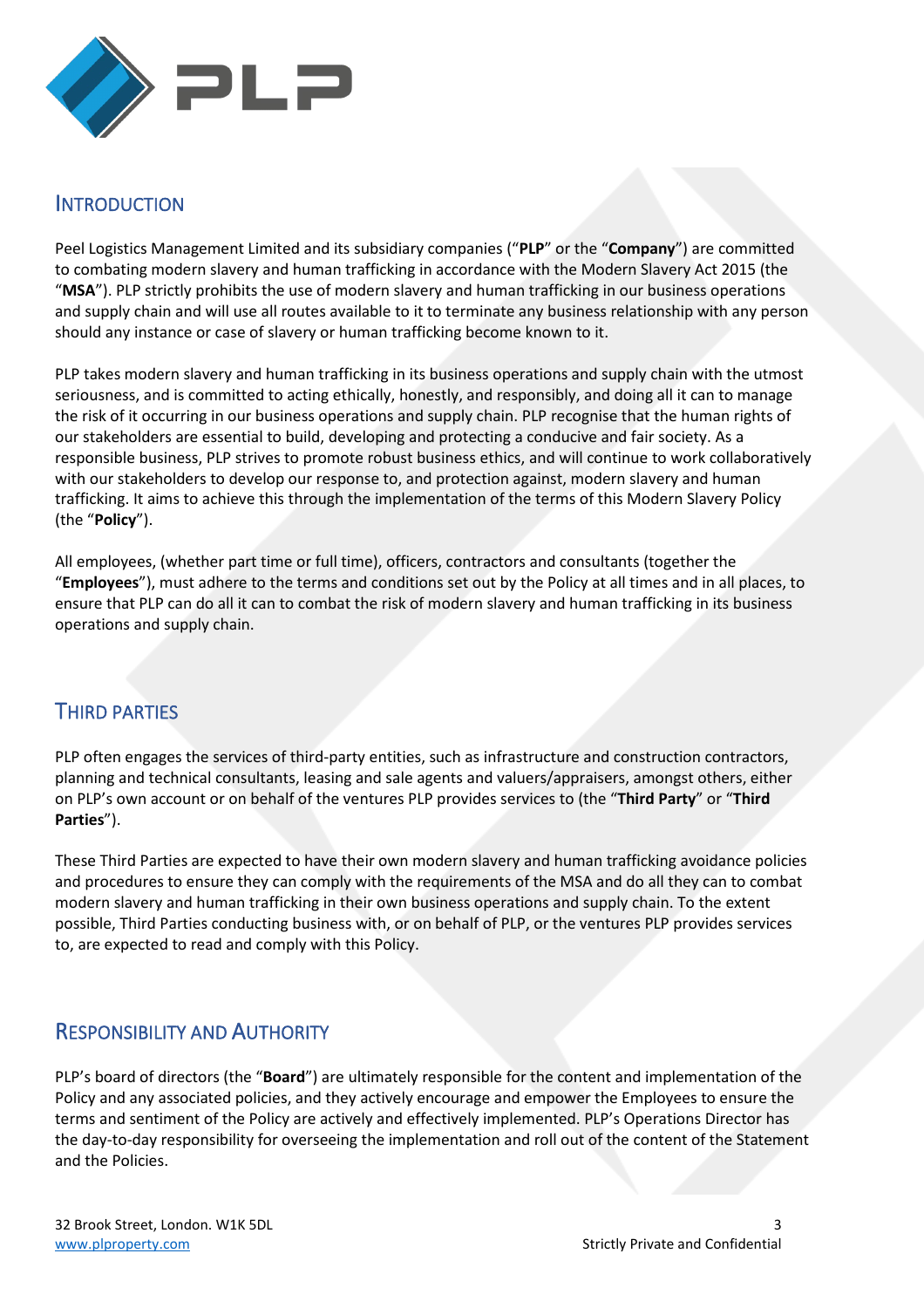

## <span id="page-3-0"></span>WHAT IS MODERN SLAVERY AND HUMAN TRAFFICKING?

Modern slavery is the severe exploitation of other people for personal or commercial gain and involves the control of vulnerable people who can face violence or threats, be forced into inescapable debt, and/or have had their freedom taken away. In short, it is exploitative labour that places one person in the control of another.

Slavery exists on a spectrum of exploitation and sometimes it is hard to establish a clear line to define what constitutes slavery, however, if a person is forced to carry out work for which they didn't offer themselves voluntarily, and they are not free to leave, it is a case of slavery.

Someone is in slavery if they are:

- forced to work through mental or physical threat;
- owned or controlled by an 'employer', usually through mental or physical abuse or the threat of abuse;
- dehumanised, treated as a commodity or bought and sold as 'property';
- physically constrained or have restrictions placed on his or her freedom of movement.

Modern slavery takes many forms, the most common are:

- Human trafficking the use of violence, threats or coercion to transport, recruit or harbour people in order to exploit them for purposes such as forced labour, criminality or marriage, amongst other types of exploitation;
- Forced labour any work or services people are forced to do against their will under threat of punishment to themselves, or those close to them;
- Debt bondage/bonded labour this is acknowledged to be the most common form of slavery in the modern world. People trapped in poverty are forced to borrow money, and subsequently forced to work to pay off the debt, losing control over both their employment conditions and the debt;
- Descent-based slavery widely regarded as the most traditional form of slavery, where people are treated as property, and their "slave" status has been passed down their maternal line; and
- Slavery of children when a child is exploited for someone else's gain. This can include child trafficking and child domestic slavery.

Human trafficking is the process of trapping people through the use of violence, deception or coercion and exploiting them for financial or personal gain. As such, modern slavery and human trafficking go hand in hand and it is generally acknowledged that one does not occur without the other.

In practice, and taking into consideration PLP's business model, human trafficking means people tricked or forced into accepting risky job offers and trapped into forced labour in building sites or factories, or recruited into service industry to be trapped, exploited and abused behind closed doors, with no way out.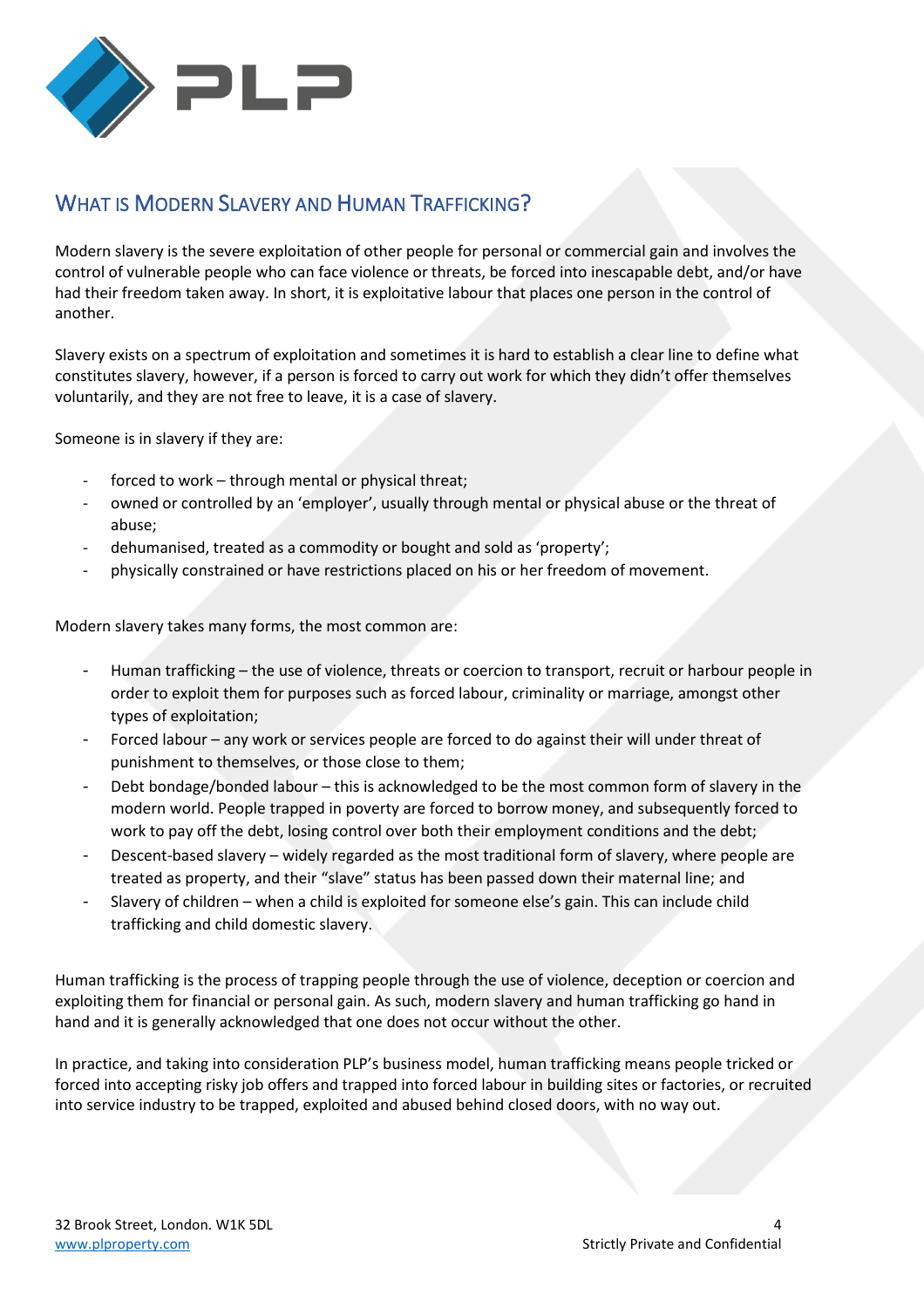

Victims of trafficking do not have to be transported across borders for trafficking to take place, in fact transporting or moving the victim does not define trafficking. It can take place in a single country, or even within a single community.

# <span id="page-4-0"></span>FORCED LABOUR

Forced labour is the most likely type of slavery PLP will encounter through its business operations. It is any work or service which people are forced to do against their will, under threat of punishment. Almost all slavery practices contain some element of forced labour.

It is often found in the construction and manufacturing industries and often affects the most vulnerable and excluded groups of people.

Migrant workers are particularly exposed as they do not speak the local language so struggle to raise their concerns or report their situation, have few friends so are isolated and vulnerable and have limited rights and depend on their employers to survive.

Forced labour tends to happen in the context of poverty, lack of sustainable jobs and education, as well as a weak rule of law, corruption and an economy dependent on cheap labour.

## <span id="page-4-1"></span>IDENTIFYING SIGNS OF SLAVERY

Some of the signs a person is in slavery Employees should look out for are:

- they appear to be under the control of someone else and reluctant to interact with others through fear of retribution;
- have no personal identification on them;
- have few personal belongings, wear the same clothes every day or wear unsuitable clothes for work;
- not be able to move around freely;
- be reluctant to talk to strangers or authorities;
- appear frightened, withdrawn or show signs of physical or psychological abuse;
- dropped off and collected for work always in the same way and at unusual times.

## <span id="page-4-2"></span>**SUPPLY CHAIN**

Slavery exists in all stages of the supply chain, from the sourcing of raw materials to the manufacturing of goods and at the later stages of shipping and construction or delivery of the final product.

Most products pass through a long chain of producers, manufacturers, distributors and contractors before they might reveal themselves to PLP and its Employees.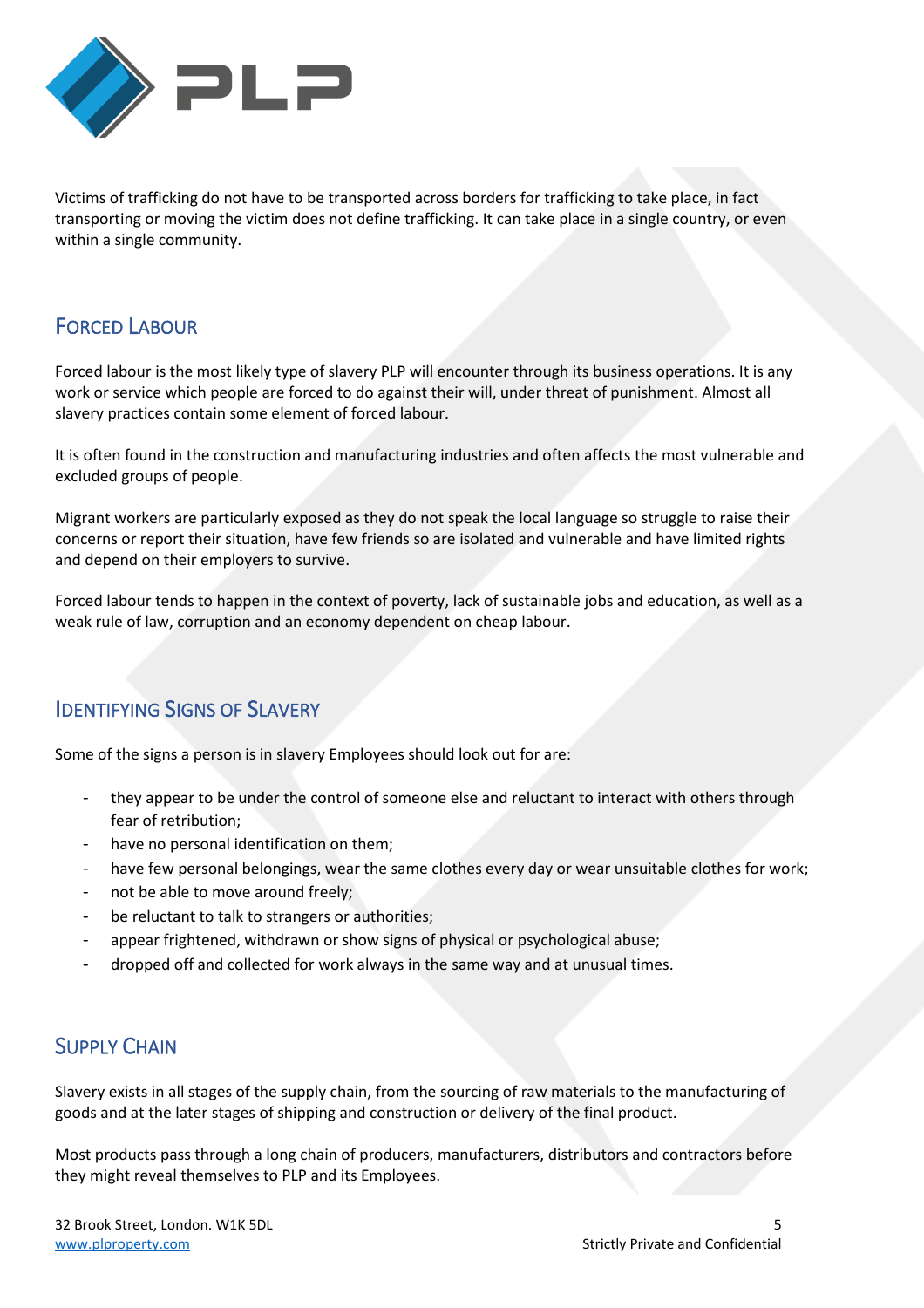

Taking the risks prevalent to PLP and its supply chain, the highest risk area of its business operations is the supply of building materials to site which are used to complete our real estate development projects (the "**Projects**").

PLP adopts an outsourced model, where it engages with Third Parties to ensure timely, efficient delivery of the Projects. As such, it relies on the policies, procedures and controls the Third Parties have in place to manage slavery and human trafficking in its supply chain.

PLP has implemented a Procurement Policy which sets out the steps PLP takes when entering into new business relationships with Third Parties. Employees are required to read, understand and follow the steps set out in the Procurement Policy when recommending PLP, or the ventures it provides services to, enters into new business relationships.

Existing business relationships are subject to ongoing due diligence as set out later in the [Modern Slavery](#page-5-0)  [Audits](#page-5-0) section below.

## <span id="page-5-0"></span>CONTROLS AND COMPLIANCE

PLP recognises that a strong moral sense in everything we do is essential to the success of our business, and we have to act with morality, a strong ethical code, and in accordance with the law. To effectively manage the risk of modern slavery and human trafficking in our business operations and supply chain, PLP has implemented several policies for our Employees and Third Parties are expected to read, understand and follow which are listed below.

## <span id="page-5-1"></span>**THE POLICIES**

## <span id="page-5-2"></span>CODE OF ETHICS

The backbone of PLP's policy and procedure framework is its Code of Ethics. It is a continuous condition of employment at PLP. It sets out the ethical standards expected of all Employees in their daily role and accomplishment of their responsibilities. Third Parties are required to adopt their own Code of Ethics, or similar such document, the terms of which align to PLP's Code of Ethics. Any breaches of the Code of Ethics by Employees will result in disciplinary action which may result in dismissal for misconduct or gross misconduct.

#### <span id="page-5-3"></span>PROCUREMENT POLICY

PLP has established a Procurement Policy which sets out the process, terms and conditions for PLP, or the ventures PLP provides services to, to enter into a business relationship with a Third Party. The Procurement Policy requires Third Parties to be competent and legally compliant with the regulatory and legal framework for the particular job, task or action they are being engaged for.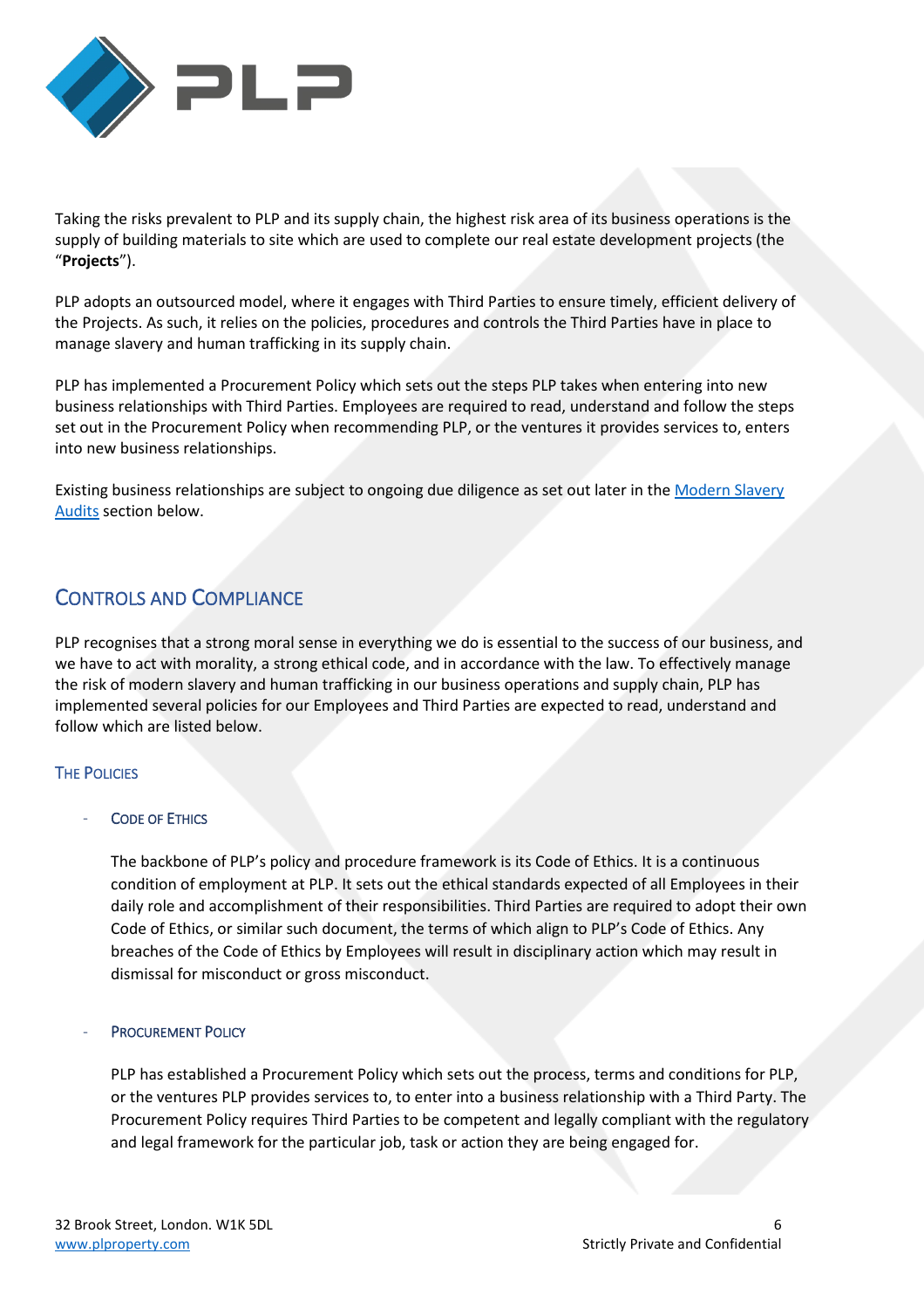

Third Parties are expected to have robust measures in place to ensure they can effectively manage the risk of modern slavery and human trafficking in their own business operations and supply chain and PLP require a positive confirmation that such measures exist at any Third Parties prior to formal engagement.

Any Third Party PLP enters into a business relationship with is required to adhere to this Policy. This includes the need for employees of Third Parties to be protected from forced and child labour, as well as our own expectations regarding fair remuneration and accurate documentation through written terms of employment.

PLP reserves the right to terminate any business relationship with a Third Party if they do not comply with the terms of this Policy.

#### <span id="page-6-0"></span>REPORTING FRAMEWORK AND WHISTLEBLOWING

Our Employees are encouraged to raise any concerns they may have regarding modern slavery and human trafficking in accordance with PLP's Whistleblowing Policy which is available through PLP's intranet.

All of PLP's modern slavery and human trafficking policies and procedures are supported by the statements set out in the Code of Ethics, and provide a clear statement that any person with concerns about modern slavery and human trafficking, either within PLP, the Third Parties, or any other person or legal entity that an Employee becomes aware of, whether or not PLP has and maintains a business relationship with, may report their concerns to the Operations Director, to the Board or to PLP's independent whistleblowing service on a confidential basis.

## <span id="page-6-1"></span>TRAINING AND AWARENESS

PLP's Employees are all required to read, understand and sign an attestation confirming they have read and understood the Code of Ethics, which references this Statement and the associated Policies, which clearly sets out the framework PLP has put in place to ensure all Employees are aware of modern slavery and human trafficking, and give them the tools and knowledge they need to eradicate this from occurring in our business operations and supply chain.

PLP also ensures Employees are provided with an e-learning module on modern slavery to ensure Employees can understand what modern slavery is and how to identify and report the signs of modern slavery occurring.

## <span id="page-6-2"></span>MODERN SLAVERY AUDITS

PLP carries out periodic risk assessments and due diligence on our own business operations and our supply chains to help combat modern slavery and human trafficking. This involves periodic audits of the Third Parties that provide services to PLP, or to the ventures PLP provides services to, to ensure they have appropriate anti-slavery and human trafficking controls in place.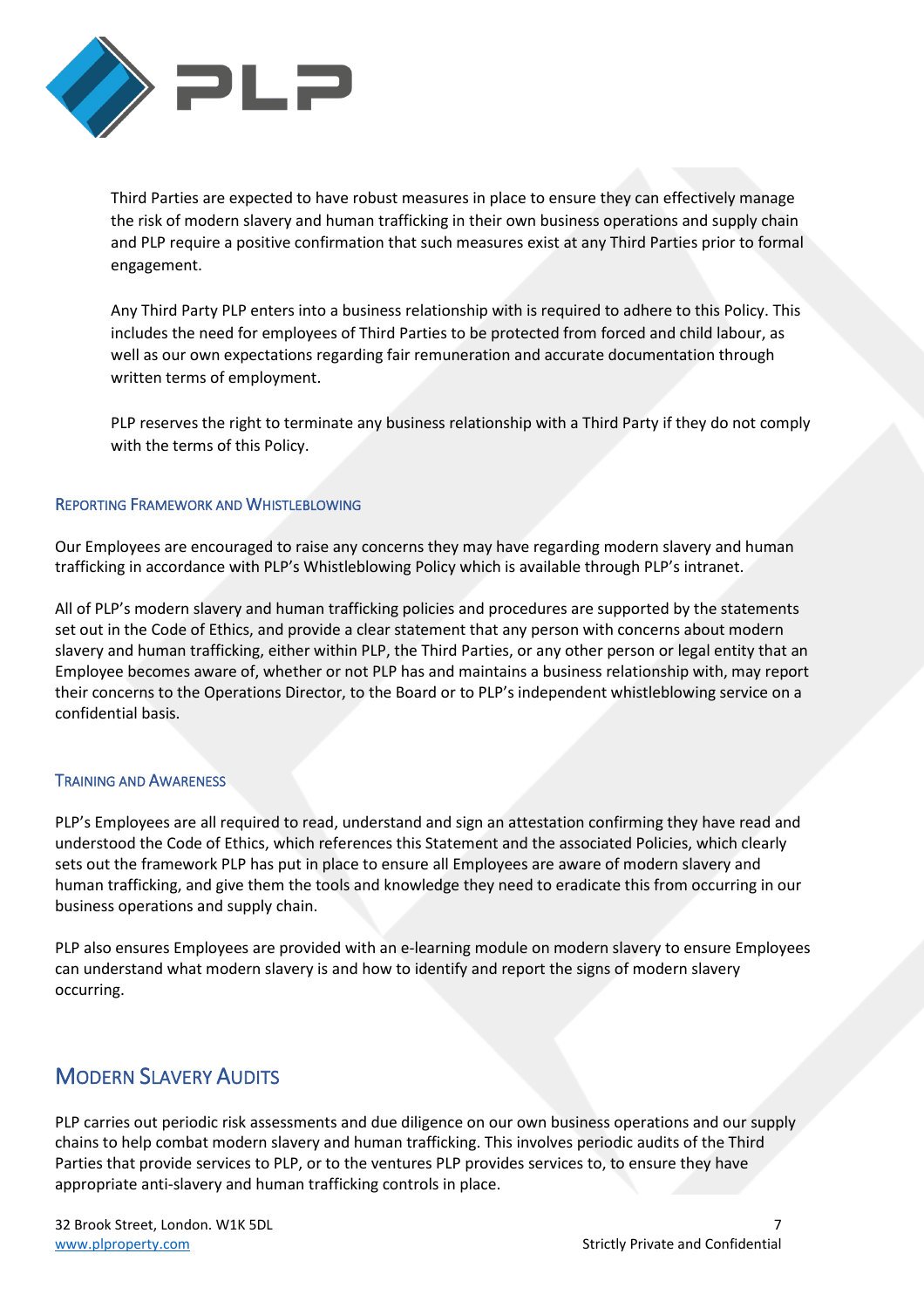

The Operations Director at PLP is responsible for working with and reviewing the Third Parties policies, procedures and controls regarding anti-slavery and human trafficking, to ensure they are fit for purpose and can achieve compliance with the scope and requirements of this Policy.

On a risk-based approach, this review may include:

- performing a risk assessment to identify parts of our supply chain and that of the Third Parties;
- ensuring appropriate checks are performed on Employees, their right to work and contractual provisions and remuneration surrounding their employment at PLP;
- ensuring our Third Parties have conducted appropriate checks on their own employees, suppliers, consultants and sub-contractors to ensure that all employees receive the statutory rights they are entitled to under UK law;
- ensuring appropriate training has been provided to the Employees, and the employees, consultants, contractors or sub-contractors of the Third Parties;

## <span id="page-7-0"></span>REPORTING AND ESCALATION

If an Employee suspects that someone is in slavery, they should not, under any circumstances, confront them or cause a scene as this will likely lead to increased harm and retribution to them. Instead, Employees are encouraged to inform the relevant authorities or organisations working in the field of anti-slavery and human trafficking. Here are several such authorities or organisations:

- The Modern Slavery Helpline 08000 121 700
- Gangmasters and Labour Abuse Authority 0800 432 0804 or emai[l intelligence@gla.gov.uk](mailto:intelligence@gla.gov.uk)
- Crimestoppers 0800 555 111
- Police 111 or 999 (depending on the circumstances)

If, for any reason, an Employee feels uncomfortable or unsure of reporting to the authorities, they are encouraged to escalate their concerns to the CEO or the Operations Director at PLP.

## <span id="page-7-1"></span>BREACHES OF THIS POLICY

Any Employee who breaches this Policy will face disciplinary actions, which could result in dismissal for misconduct or gross misconduct.

PLP reserves the right to terminate our business relationship with any Third Party who breach the terms of this Policy.